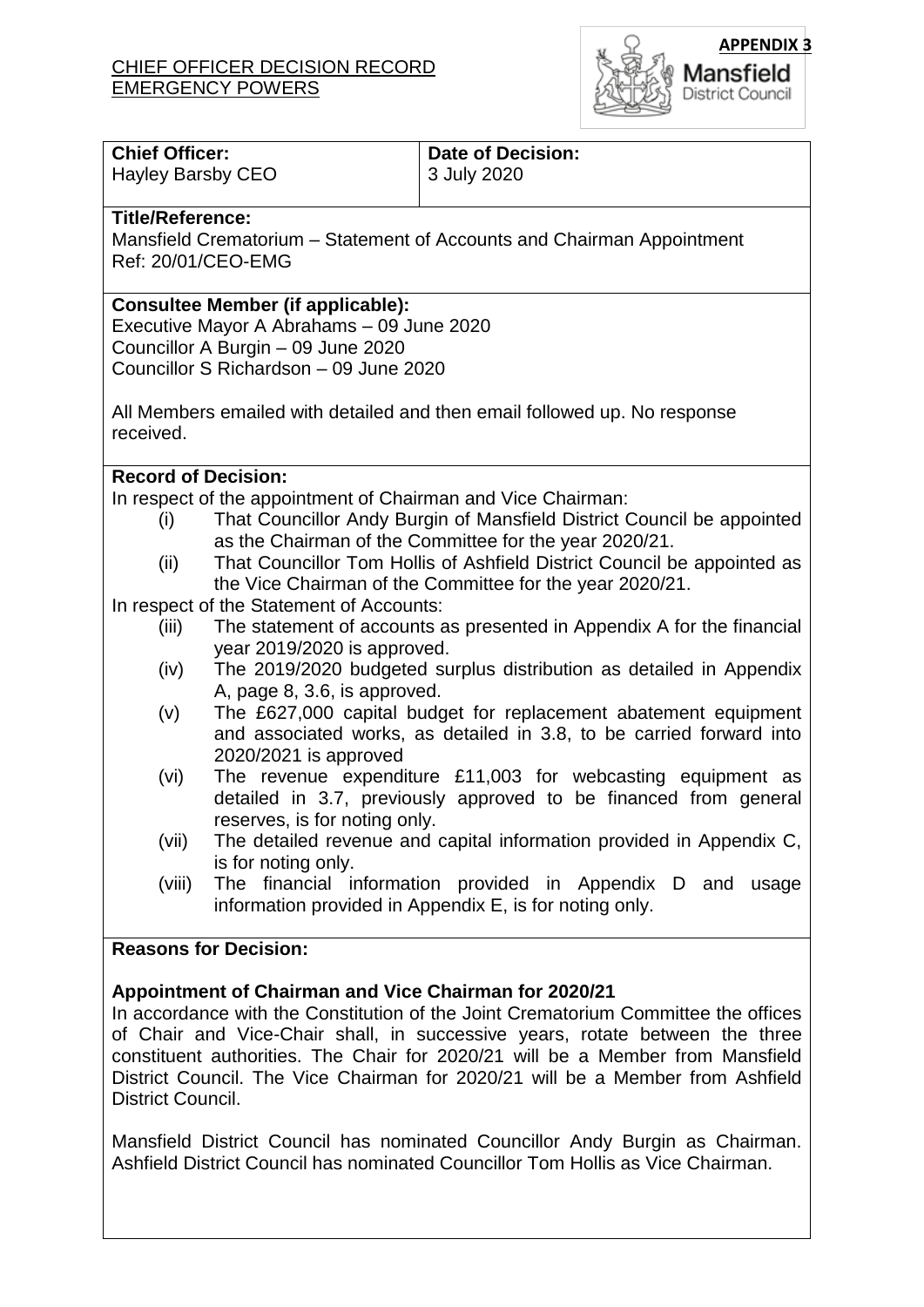## **Annual Statement of Accounts 2019/20**

The annual statement of accounts for the Joint Crematorium Committee is a statutory document which must be produced and approved by the Committee. The report attached to this urgency decision together with its appendices (referenced below) presents the annual report and statement of accounts for 2019/2020 showing the Committee's financial position as at 31 March 2020 and the revenue and capital activity during the financial year.

The Recommendations in the report are: -

- (i) The statement of accounts as presented in Appendix A for the financial year 2019/2020 is approved.
- (ii) The 2019/2020 budgeted surplus distribution as detailed in Appendix A, page 8, 3.6, is approved.
- (iii) The remaining carried forward revenue budget of £16,997 for upgraded CCTV equipment, as detailed in 3.7, currently held in general reserves, to be carried forward into 2020/2021 is approved.
- (iv) The £750,000 capital budget for replacement abatement equipment and associated works, as detailed in 3.8, to be carried forward into 2020/2021 is approved
- (v) The revenue expenditure £11,003 for webcasting equipment as detailed in 3.7, previously approved to be financed from general reserves, is for noting only.
- (vi) The detailed revenue and capital information provided in Appendix C, is for noting only.
- (vii) The financial information provided in Appendix D and usage information provided in Appendix E, is for noting only.

In consultation regarding this report Ashfield District Council Members requested further detail regarding recommendations (iii) and (iv) in order to be suitably informed to consider approval. Mansfield District Council Officers agreed in response to provide further information in due course, but requested that in order to finalise the contract and commence abatement works without delay, the amount for the works which have been identified to date (£627,000), be approved. Officers advised that it is likely further works will be identified once the abatement work has commenced, and if so Committee will be asked to approve the additional spend.

## **Legal Powers / Authority:**

Paragraph 3.01.3 of the Council's Constitution (last approved January 2018) provides that Chief Officers may take emergency decisions if they are of the opinion that circumstances exist which make it necessary for action to be taken by the Council prior to the time when such action could be approved through normal Council Procedures.

Given the current emergency in respect of the Covid-19 pandemic and the decision taken to suspend committee meetings while social distancing measures continue, the emergency decision provision under Paragraph 3.01.3 of the Council's Constitution is deemed to apply.

Ashfield District Council, Mansfield District Council, and Newark & Sherwood District Council have constituted the Joint Crematorium Committee to exercise their respective powers for the provision, running, maintenance and management of Mansfield Crematorium. The Council's Constitution stipulates at 3.08.2.2(c) "Even if executive functions have been delegated, this does not prevent the discharge of those delegated functions by the person or body who originally delegated those